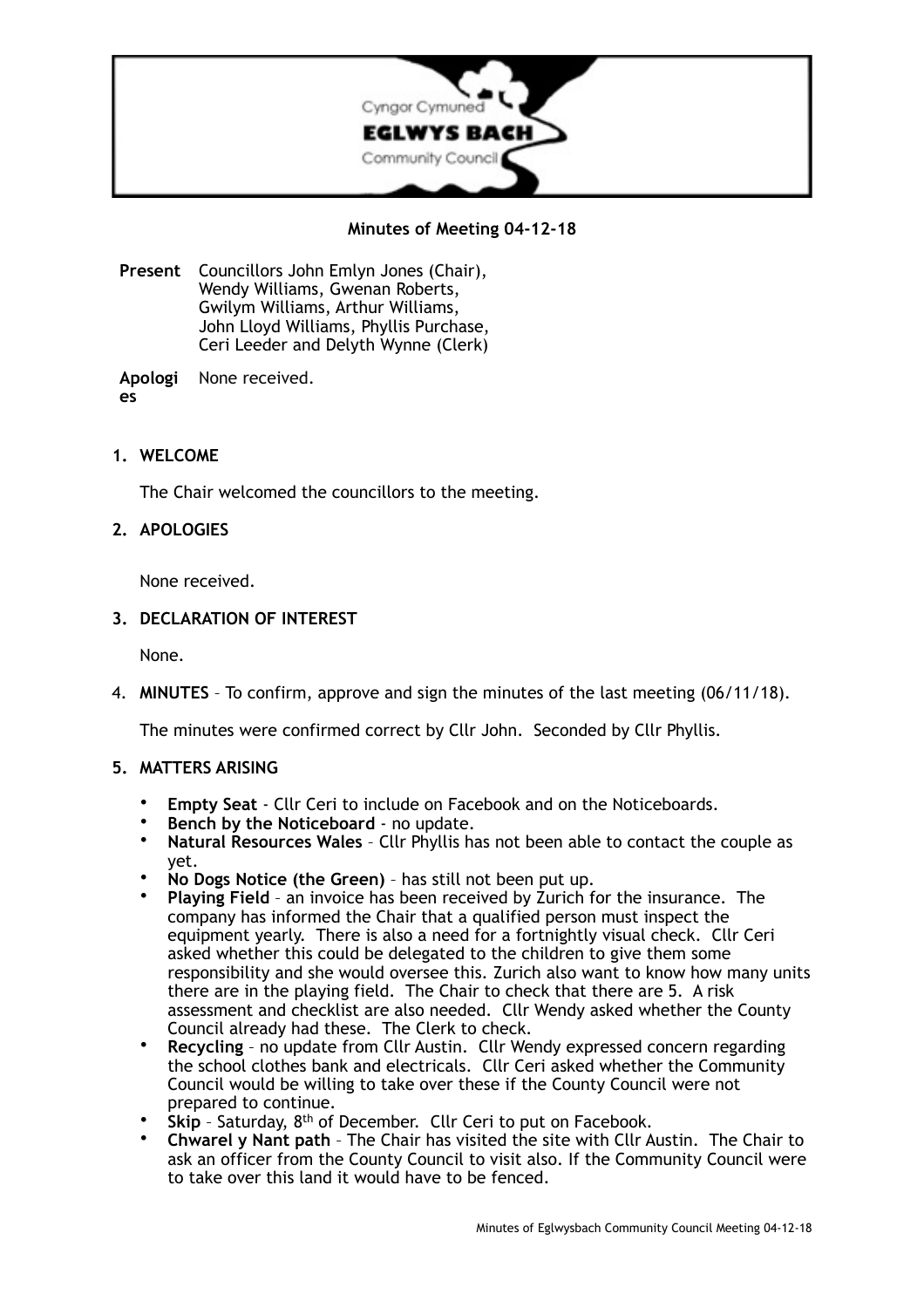

• **Community Council Christmas Meal** – Cllr Wendy thanked the Chair for arranging the evening.

## **6. PLANNING**

None received.

## 7. **FINANCIAL REPORT**

- Current £
- Burial £
- Deposit £

#### **Cheques:**

- John Lloyd Roberts (Sexton) £100.00
- Sue Hayward (Cleaning of Toilets) £98.00
- Cradur.com (Website) £24.40
- Zurich (Insurance) £416.94

### **8. CORRESPONDENCE**

The Chair has received a phone call from a member of the public expressing concern about some hedges that need cutting. The Chair to phone back and confirm that the first meter from the road is the responsibility of the County Council and then the landowner.

#### **9. ANY OTHER BUSINESS**

- A man has been seen at the bus stop asking for money. This has happened early in the morning also when he has approached a lady walking her dog. He said that he had a bus pass but no money. There is a loft space over the public toilets and there is concern that this man could be sleeping there. Cllr Phyllis to contact the Police.
- Cllr Gwenan expressed her concern that she was unsure whether she could continue in her role as Community Councillor.
- A large amount of water on the road by Henblas bend blocked drain? The clerk to report this to ERF.
- Precept the precept needs to be set at the January meeting. Areas to look at is the increased cost of grass cutting (playing field) and money towards the Eisteddfod appeal.

## **10.DATE OF NEXT MEETING**

### **08/01/19**

The meeting finished at 8.10pm